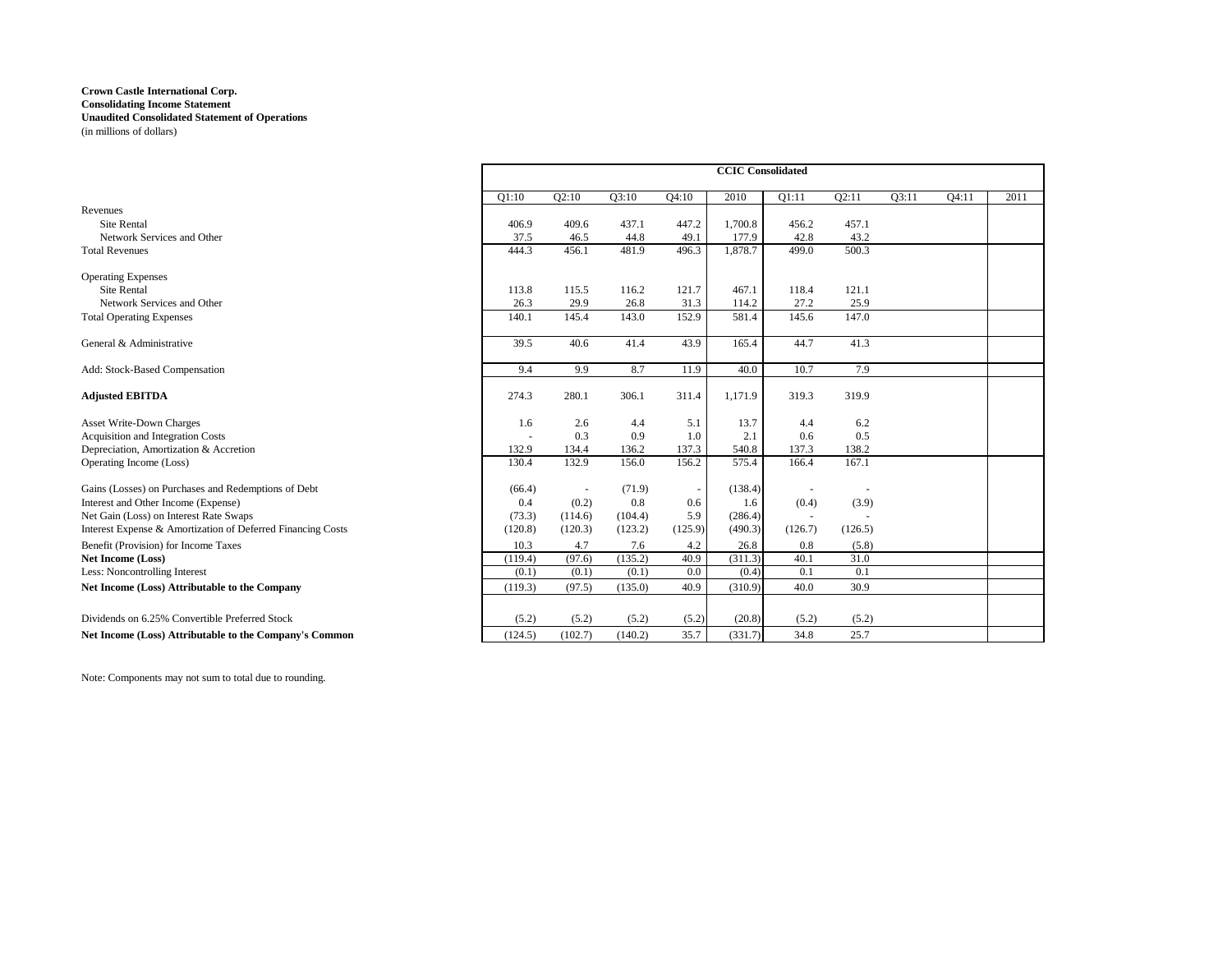| Q3:10<br>Q3:11<br>Q4:11<br>2011<br>Q2:10<br>Q4:10<br>2010<br>Q1:11<br>Q2:11<br>Q1:10<br>Revenues<br>Site Rental<br>421.9<br>1,608.1<br>429.5<br>384.0<br>388.0<br>414.3<br>430.6<br>37.7<br>Network Services and Other<br>34.8<br>44.3<br>42.5<br>168.1<br>40.0<br>46.4<br>418.9<br>432.2<br>456.8<br>468.3<br>468.3<br>469.5<br><b>Total Revenues</b><br>1,776.2<br><b>Operating Expenses</b><br>113.2<br>437.8<br>Site Rental<br>108.7<br>109.0<br>110.4<br>112.2<br>107.0<br>29.7<br>107.7<br>Network Services and Other<br>24.3<br>28.5<br>24.0<br>23.6<br>25.2<br>142.8<br>545.5<br>135.7<br>137.2<br>134.2<br>134.4<br><b>Total Operating Expenses</b><br>131.3<br>36.9<br>37.5<br>39.0<br>39.6<br>36.7<br>General & Administrative<br>35.0<br>148.4<br>36.5<br>7.8<br>Add: Stock-Based Compensation<br>8.3<br>9.9<br>8.0<br>10.4<br>9.5<br>304.8<br>268.1<br>293.2<br>296.8<br>303.8<br><b>Adjusted EBITDA</b><br>260.9<br>1,118.9<br>2.6<br><b>Asset Write-Down Charges</b><br>13.2<br>5.9<br>4.3<br>4.8<br>1.6<br>4.4<br>0.3<br>0.5<br>0.9<br>1.0<br>2.1<br>Acquisition and Integration Costs<br>0.6<br>127.6<br>131.0<br>513.4<br>125.7<br>129.2<br>130.0<br>130.5<br>Depreciation, Amortization & Accretion<br>127.8<br>149.7<br>553.6<br>160.1<br>Operating Income (Loss)<br>150.8<br>159.4<br>125.4<br>Gains (Losses) on Purchases and Redemptions of Debt<br>(138.4)<br>(66.4)<br>(71.9)<br>$\overline{\phantom{a}}$<br>$\overline{\phantom{a}}$<br>21.0<br>5.1<br>1.8<br>4.4<br>5.8<br>6.0<br>Interest and Other Income (Expense)<br>4.9<br>5.9<br>Net Gain (Loss) on Interest Rate Swaps<br>(114.6)<br>(104.4)<br>(286.4)<br>(73.3)<br>$\sim$<br>(120.1)<br>Interest Expense & Amortization of Deferred Financing Costs<br>(120.3)<br>(122.9)<br>(125.6)<br>(488.9)<br>(126.4)<br>(126.5)<br>Benefit (Provision) for Income Taxes<br>5.1<br>8.1<br>4.8<br>10.8<br>28.8<br>1.4<br>(5.2)<br>40.7<br>30.3<br>(97.3)<br>(134.6)<br>(310.2)<br>39.5<br>Net Income (Loss)<br>(118.9)<br>Less: Noncontrolling Interest<br>$\sim$<br>$\sim$<br>$\sim$ $-$<br>$\sim$<br>$\sim$<br>40.7<br>(97.3)<br>(134.6)<br>(310.2)<br>39.5<br>30.3<br>Net Income (Loss) Attributable to the Company<br>(118.9) |  |  | <b>CCUSA</b> |  |  |  |
|-----------------------------------------------------------------------------------------------------------------------------------------------------------------------------------------------------------------------------------------------------------------------------------------------------------------------------------------------------------------------------------------------------------------------------------------------------------------------------------------------------------------------------------------------------------------------------------------------------------------------------------------------------------------------------------------------------------------------------------------------------------------------------------------------------------------------------------------------------------------------------------------------------------------------------------------------------------------------------------------------------------------------------------------------------------------------------------------------------------------------------------------------------------------------------------------------------------------------------------------------------------------------------------------------------------------------------------------------------------------------------------------------------------------------------------------------------------------------------------------------------------------------------------------------------------------------------------------------------------------------------------------------------------------------------------------------------------------------------------------------------------------------------------------------------------------------------------------------------------------------------------------------------------------------------------------------------------------------------------------------------------------------------------------------------------------------------------------------------------------------------------------------------------------------------------------------------------|--|--|--------------|--|--|--|
|                                                                                                                                                                                                                                                                                                                                                                                                                                                                                                                                                                                                                                                                                                                                                                                                                                                                                                                                                                                                                                                                                                                                                                                                                                                                                                                                                                                                                                                                                                                                                                                                                                                                                                                                                                                                                                                                                                                                                                                                                                                                                                                                                                                                           |  |  |              |  |  |  |
|                                                                                                                                                                                                                                                                                                                                                                                                                                                                                                                                                                                                                                                                                                                                                                                                                                                                                                                                                                                                                                                                                                                                                                                                                                                                                                                                                                                                                                                                                                                                                                                                                                                                                                                                                                                                                                                                                                                                                                                                                                                                                                                                                                                                           |  |  |              |  |  |  |
|                                                                                                                                                                                                                                                                                                                                                                                                                                                                                                                                                                                                                                                                                                                                                                                                                                                                                                                                                                                                                                                                                                                                                                                                                                                                                                                                                                                                                                                                                                                                                                                                                                                                                                                                                                                                                                                                                                                                                                                                                                                                                                                                                                                                           |  |  |              |  |  |  |
|                                                                                                                                                                                                                                                                                                                                                                                                                                                                                                                                                                                                                                                                                                                                                                                                                                                                                                                                                                                                                                                                                                                                                                                                                                                                                                                                                                                                                                                                                                                                                                                                                                                                                                                                                                                                                                                                                                                                                                                                                                                                                                                                                                                                           |  |  |              |  |  |  |
|                                                                                                                                                                                                                                                                                                                                                                                                                                                                                                                                                                                                                                                                                                                                                                                                                                                                                                                                                                                                                                                                                                                                                                                                                                                                                                                                                                                                                                                                                                                                                                                                                                                                                                                                                                                                                                                                                                                                                                                                                                                                                                                                                                                                           |  |  |              |  |  |  |
|                                                                                                                                                                                                                                                                                                                                                                                                                                                                                                                                                                                                                                                                                                                                                                                                                                                                                                                                                                                                                                                                                                                                                                                                                                                                                                                                                                                                                                                                                                                                                                                                                                                                                                                                                                                                                                                                                                                                                                                                                                                                                                                                                                                                           |  |  |              |  |  |  |
|                                                                                                                                                                                                                                                                                                                                                                                                                                                                                                                                                                                                                                                                                                                                                                                                                                                                                                                                                                                                                                                                                                                                                                                                                                                                                                                                                                                                                                                                                                                                                                                                                                                                                                                                                                                                                                                                                                                                                                                                                                                                                                                                                                                                           |  |  |              |  |  |  |
|                                                                                                                                                                                                                                                                                                                                                                                                                                                                                                                                                                                                                                                                                                                                                                                                                                                                                                                                                                                                                                                                                                                                                                                                                                                                                                                                                                                                                                                                                                                                                                                                                                                                                                                                                                                                                                                                                                                                                                                                                                                                                                                                                                                                           |  |  |              |  |  |  |
|                                                                                                                                                                                                                                                                                                                                                                                                                                                                                                                                                                                                                                                                                                                                                                                                                                                                                                                                                                                                                                                                                                                                                                                                                                                                                                                                                                                                                                                                                                                                                                                                                                                                                                                                                                                                                                                                                                                                                                                                                                                                                                                                                                                                           |  |  |              |  |  |  |
|                                                                                                                                                                                                                                                                                                                                                                                                                                                                                                                                                                                                                                                                                                                                                                                                                                                                                                                                                                                                                                                                                                                                                                                                                                                                                                                                                                                                                                                                                                                                                                                                                                                                                                                                                                                                                                                                                                                                                                                                                                                                                                                                                                                                           |  |  |              |  |  |  |
|                                                                                                                                                                                                                                                                                                                                                                                                                                                                                                                                                                                                                                                                                                                                                                                                                                                                                                                                                                                                                                                                                                                                                                                                                                                                                                                                                                                                                                                                                                                                                                                                                                                                                                                                                                                                                                                                                                                                                                                                                                                                                                                                                                                                           |  |  |              |  |  |  |
|                                                                                                                                                                                                                                                                                                                                                                                                                                                                                                                                                                                                                                                                                                                                                                                                                                                                                                                                                                                                                                                                                                                                                                                                                                                                                                                                                                                                                                                                                                                                                                                                                                                                                                                                                                                                                                                                                                                                                                                                                                                                                                                                                                                                           |  |  |              |  |  |  |
|                                                                                                                                                                                                                                                                                                                                                                                                                                                                                                                                                                                                                                                                                                                                                                                                                                                                                                                                                                                                                                                                                                                                                                                                                                                                                                                                                                                                                                                                                                                                                                                                                                                                                                                                                                                                                                                                                                                                                                                                                                                                                                                                                                                                           |  |  |              |  |  |  |
|                                                                                                                                                                                                                                                                                                                                                                                                                                                                                                                                                                                                                                                                                                                                                                                                                                                                                                                                                                                                                                                                                                                                                                                                                                                                                                                                                                                                                                                                                                                                                                                                                                                                                                                                                                                                                                                                                                                                                                                                                                                                                                                                                                                                           |  |  |              |  |  |  |
|                                                                                                                                                                                                                                                                                                                                                                                                                                                                                                                                                                                                                                                                                                                                                                                                                                                                                                                                                                                                                                                                                                                                                                                                                                                                                                                                                                                                                                                                                                                                                                                                                                                                                                                                                                                                                                                                                                                                                                                                                                                                                                                                                                                                           |  |  |              |  |  |  |
|                                                                                                                                                                                                                                                                                                                                                                                                                                                                                                                                                                                                                                                                                                                                                                                                                                                                                                                                                                                                                                                                                                                                                                                                                                                                                                                                                                                                                                                                                                                                                                                                                                                                                                                                                                                                                                                                                                                                                                                                                                                                                                                                                                                                           |  |  |              |  |  |  |
|                                                                                                                                                                                                                                                                                                                                                                                                                                                                                                                                                                                                                                                                                                                                                                                                                                                                                                                                                                                                                                                                                                                                                                                                                                                                                                                                                                                                                                                                                                                                                                                                                                                                                                                                                                                                                                                                                                                                                                                                                                                                                                                                                                                                           |  |  |              |  |  |  |
|                                                                                                                                                                                                                                                                                                                                                                                                                                                                                                                                                                                                                                                                                                                                                                                                                                                                                                                                                                                                                                                                                                                                                                                                                                                                                                                                                                                                                                                                                                                                                                                                                                                                                                                                                                                                                                                                                                                                                                                                                                                                                                                                                                                                           |  |  |              |  |  |  |
|                                                                                                                                                                                                                                                                                                                                                                                                                                                                                                                                                                                                                                                                                                                                                                                                                                                                                                                                                                                                                                                                                                                                                                                                                                                                                                                                                                                                                                                                                                                                                                                                                                                                                                                                                                                                                                                                                                                                                                                                                                                                                                                                                                                                           |  |  |              |  |  |  |
|                                                                                                                                                                                                                                                                                                                                                                                                                                                                                                                                                                                                                                                                                                                                                                                                                                                                                                                                                                                                                                                                                                                                                                                                                                                                                                                                                                                                                                                                                                                                                                                                                                                                                                                                                                                                                                                                                                                                                                                                                                                                                                                                                                                                           |  |  |              |  |  |  |
|                                                                                                                                                                                                                                                                                                                                                                                                                                                                                                                                                                                                                                                                                                                                                                                                                                                                                                                                                                                                                                                                                                                                                                                                                                                                                                                                                                                                                                                                                                                                                                                                                                                                                                                                                                                                                                                                                                                                                                                                                                                                                                                                                                                                           |  |  |              |  |  |  |
|                                                                                                                                                                                                                                                                                                                                                                                                                                                                                                                                                                                                                                                                                                                                                                                                                                                                                                                                                                                                                                                                                                                                                                                                                                                                                                                                                                                                                                                                                                                                                                                                                                                                                                                                                                                                                                                                                                                                                                                                                                                                                                                                                                                                           |  |  |              |  |  |  |
|                                                                                                                                                                                                                                                                                                                                                                                                                                                                                                                                                                                                                                                                                                                                                                                                                                                                                                                                                                                                                                                                                                                                                                                                                                                                                                                                                                                                                                                                                                                                                                                                                                                                                                                                                                                                                                                                                                                                                                                                                                                                                                                                                                                                           |  |  |              |  |  |  |
|                                                                                                                                                                                                                                                                                                                                                                                                                                                                                                                                                                                                                                                                                                                                                                                                                                                                                                                                                                                                                                                                                                                                                                                                                                                                                                                                                                                                                                                                                                                                                                                                                                                                                                                                                                                                                                                                                                                                                                                                                                                                                                                                                                                                           |  |  |              |  |  |  |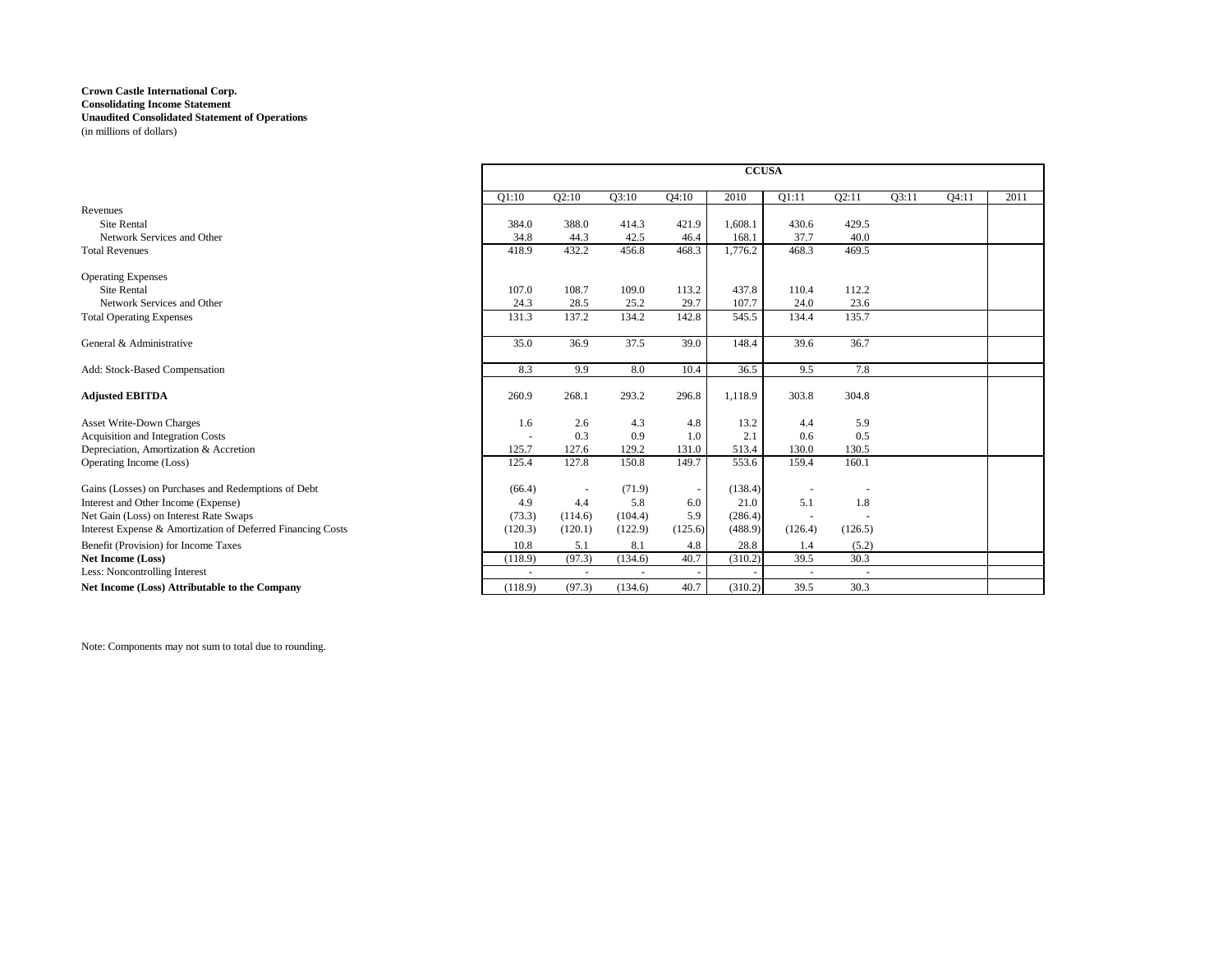|                                                             | <b>CCAL</b> |                          |       |       |                          |        |       |       |       |      |
|-------------------------------------------------------------|-------------|--------------------------|-------|-------|--------------------------|--------|-------|-------|-------|------|
|                                                             | O1:10       | O2:10                    | O3:10 | O4:10 | 2010                     | O1:11  | Q2:11 | O3:11 | Q4:11 | 2011 |
| Revenues                                                    |             |                          |       |       |                          |        |       |       |       |      |
| <b>Site Rental</b>                                          | 22.8        | 21.7                     | 22.8  | 25.3  | 92.6                     | 25.6   | 27.6  |       |       |      |
| Network Services and Other                                  | 2.6         | 2.2                      | 2.3   | 2.7   | 9.8                      | 5.2    | 3.2   |       |       |      |
| <b>Total Revenues</b>                                       | 25.4        | 23.9                     | 25.1  | 28.0  | 102.4                    | 30.7   | 30.9  |       |       |      |
| <b>Operating Expenses</b>                                   |             |                          |       |       |                          |        |       |       |       |      |
| <b>Site Rental</b>                                          | 6.7         | 6.8                      | 7.3   | 8.5   | 29.3                     | 8.0    | 9.0   |       |       |      |
| Network Services and Other                                  | 2.0         | 1.4                      | 1.6   | 1.6   | 6.6                      | 3.3    | 2.3   |       |       |      |
| <b>Total Operating Expenses</b>                             | 8.7         | 8.2                      | 8.8   | 10.1  | 35.9                     | 11.3   | 11.3  |       |       |      |
| General & Administrative                                    | 4.5         | 3.7                      | 3.9   | 4.9   | 17.0                     | 5.1    | 4.6   |       |       |      |
| Add: Stock-Based Compensation                               | 1.2         | 0.0                      | 0.6   | 1.6   | 3.4                      | 1.2    | 0.1   |       |       |      |
| <b>Adjusted EBITDA</b>                                      | 13.4        | 12.0                     | 12.9  | 14.6  | 53.0                     | 15.5   | 15.1  |       |       |      |
| <b>Asset Write-Down Charges</b>                             | 0.0         | 0.0                      | 0.1   | 0.3   | 0.4                      | 0.0    | 0.3   |       |       |      |
| Acquisition and Integration Costs                           |             |                          |       |       | $\overline{\phantom{a}}$ |        |       |       |       |      |
| Depreciation, Amortization & Accretion                      | 7.2         | 6.9                      | 7.0   | 6.2   | 27.3                     | 7.3    | 7.7   |       |       |      |
| Operating Income (Loss)                                     | 5.0         | 5.1                      | 5.2   | 6.5   | 21.8                     | 7.0    | 7.0   |       |       |      |
| Gains (Losses) on Purchases and Redemptions of Debt         |             |                          |       |       |                          |        |       |       |       |      |
| Interest and Other Income (Expense)                         | 0.0         | 0.0                      | 0.1   | 0.3   | 0.5                      | 0.1    | 0.1   |       |       |      |
| Net Gain (Loss) on Interest Rate Swaps                      | $\sim$      | $\overline{\phantom{a}}$ |       |       | $\overline{\phantom{a}}$ | $\sim$ |       |       |       |      |
| Interest Expense & Amortization of Deferred Financing Costs | (5.0)       | (5.0)                    | (5.4) | (6.0) | (21.4)                   | (5.9)  | (5.8) |       |       |      |
| Benefit (Provision) for Income Taxes                        | (0.4)       | (0.5)                    | (0.5) | (0.6) | (2.0)                    | (0.6)  | (0.6) |       |       |      |
| <b>Net Income (Loss)</b>                                    | (0.5)       | (0.3)                    | (0.6) | 0.3   | (1.1)                    | 0.6    | 0.8   |       |       |      |
| Less: Noncontrolling Interest                               | (0.1)       | (0.1)                    | (0.1) | 0.0   | (0.3)                    | 0.1    | 0.1   |       |       |      |
| Net Income (Loss) Attributable to the Company               | (0.3)       | (0.2)                    | (0.4) | 0.2   | (0.7)                    | 0.5    | 0.6   |       |       |      |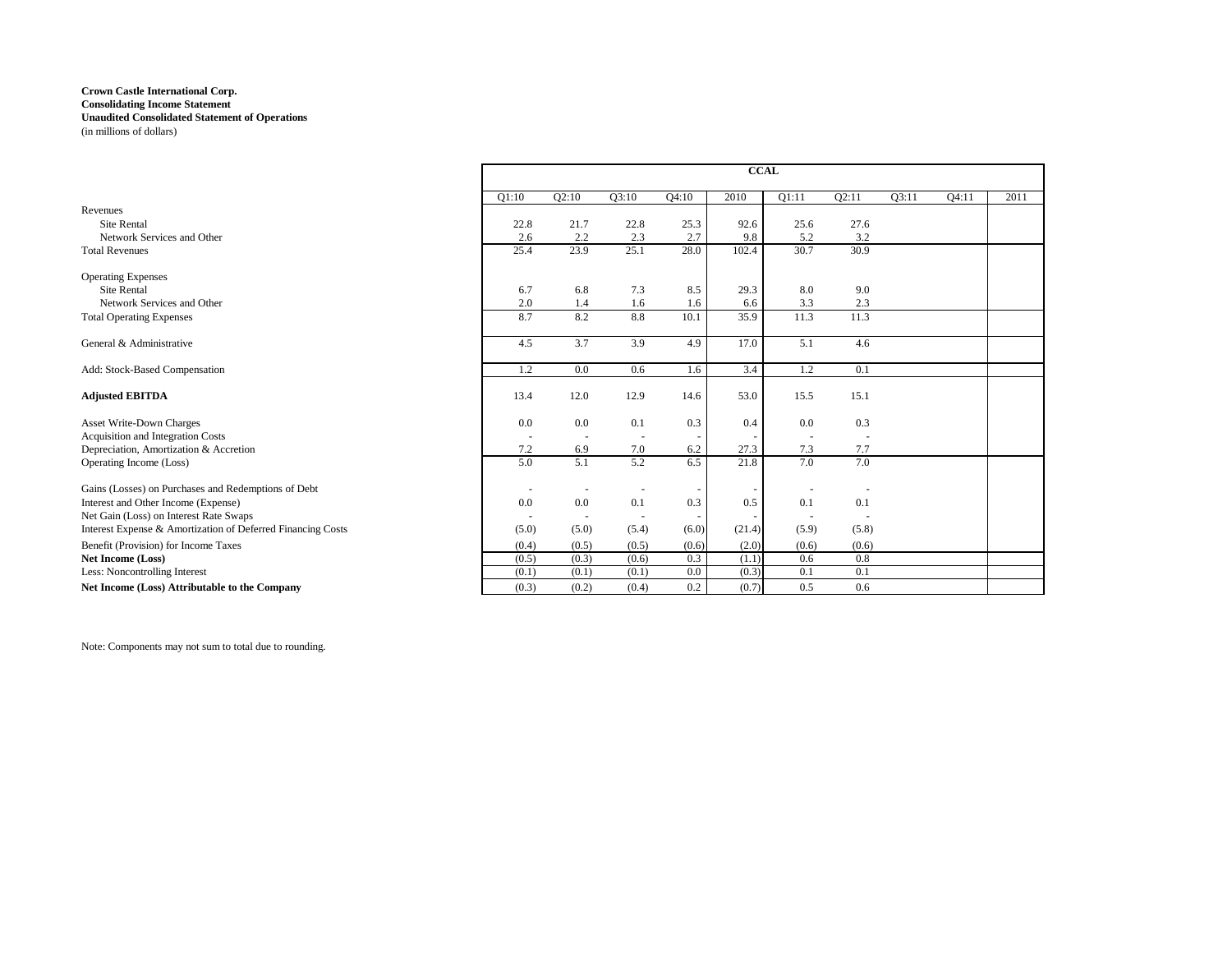|                                                             | <b>Elimination Company</b> |                          |                          |       |                          |                          |        |       |       |      |
|-------------------------------------------------------------|----------------------------|--------------------------|--------------------------|-------|--------------------------|--------------------------|--------|-------|-------|------|
|                                                             | O1:10                      | O2:10                    | O3:10                    | Q4:10 | 2010                     | O1:11                    | O2:11  | O3:11 | Q4:11 | 2011 |
| Revenues                                                    |                            |                          |                          |       |                          |                          |        |       |       |      |
| <b>Site Rental</b>                                          |                            |                          |                          |       |                          |                          |        |       |       |      |
| Network Services and Other                                  |                            |                          |                          |       |                          |                          |        |       |       |      |
| <b>Total Revenues</b>                                       |                            |                          | ٠                        |       | ٠                        |                          |        |       |       |      |
| <b>Operating Expenses</b>                                   |                            |                          |                          |       |                          |                          |        |       |       |      |
| <b>Site Rental</b>                                          |                            |                          |                          |       | ۰                        |                          |        |       |       |      |
| Network Services and Other                                  |                            |                          |                          |       | $\overline{\phantom{a}}$ |                          |        |       |       |      |
| <b>Total Operating Expenses</b>                             |                            |                          |                          |       | $\overline{\phantom{a}}$ |                          |        |       |       |      |
| General & Administrative                                    |                            |                          | ٠                        |       | ٠                        |                          |        |       |       |      |
| Add: Stock-Based Compensation                               |                            |                          | $\sim$                   |       | $\sim$                   |                          |        |       |       |      |
|                                                             |                            |                          |                          |       |                          |                          |        |       |       |      |
| <b>Adjusted EBITDA</b>                                      |                            |                          |                          |       |                          |                          |        |       |       |      |
| Asset Write-Down Charges                                    |                            |                          |                          |       |                          |                          |        |       |       |      |
| Acquisition and Integration Costs                           |                            |                          |                          |       | ٠                        |                          |        |       |       |      |
| Depreciation, Amortization & Accretion                      |                            |                          |                          |       | $\overline{\phantom{a}}$ |                          |        |       |       |      |
| Operating Income (Loss)                                     |                            |                          |                          |       |                          |                          |        |       |       |      |
| Gains (Losses) on Purchases and Redemptions of Debt         |                            |                          |                          |       |                          |                          |        |       |       |      |
| Interest and Other Income (Expense)                         | (4.5)                      | (4.7)                    | (5.1)                    | (5.7) | (20.0)                   | (5.6)                    | (5.8)  |       |       |      |
| Net Gain (Loss) on Interest Rate Swaps                      |                            |                          |                          | ٠     | $\overline{\phantom{a}}$ |                          |        |       |       |      |
| Interest Expense & Amortization of Deferred Financing Costs | 4.5                        | 4.7                      | 5.1                      | 5.7   | 20.0                     | 5.6                      | 5.8    |       |       |      |
| Benefit (Provision) for Income Taxes                        | ٠                          | $\overline{\phantom{a}}$ | $\overline{\phantom{a}}$ |       | $\overline{\phantom{a}}$ | $\overline{\phantom{a}}$ |        |       |       |      |
| Net Income (Loss)                                           |                            |                          | ٠                        |       | $\overline{\phantom{a}}$ |                          |        |       |       |      |
| Less: Noncontrolling Interest                               | ۰.                         | $\sim$                   | $\sim$                   | ۰.    | $\sim$                   | $\overline{\phantom{a}}$ | $\sim$ |       |       |      |
| Net Income (Loss) Attributable to the Company               |                            |                          | ٠                        |       | ٠                        |                          |        |       |       |      |

r.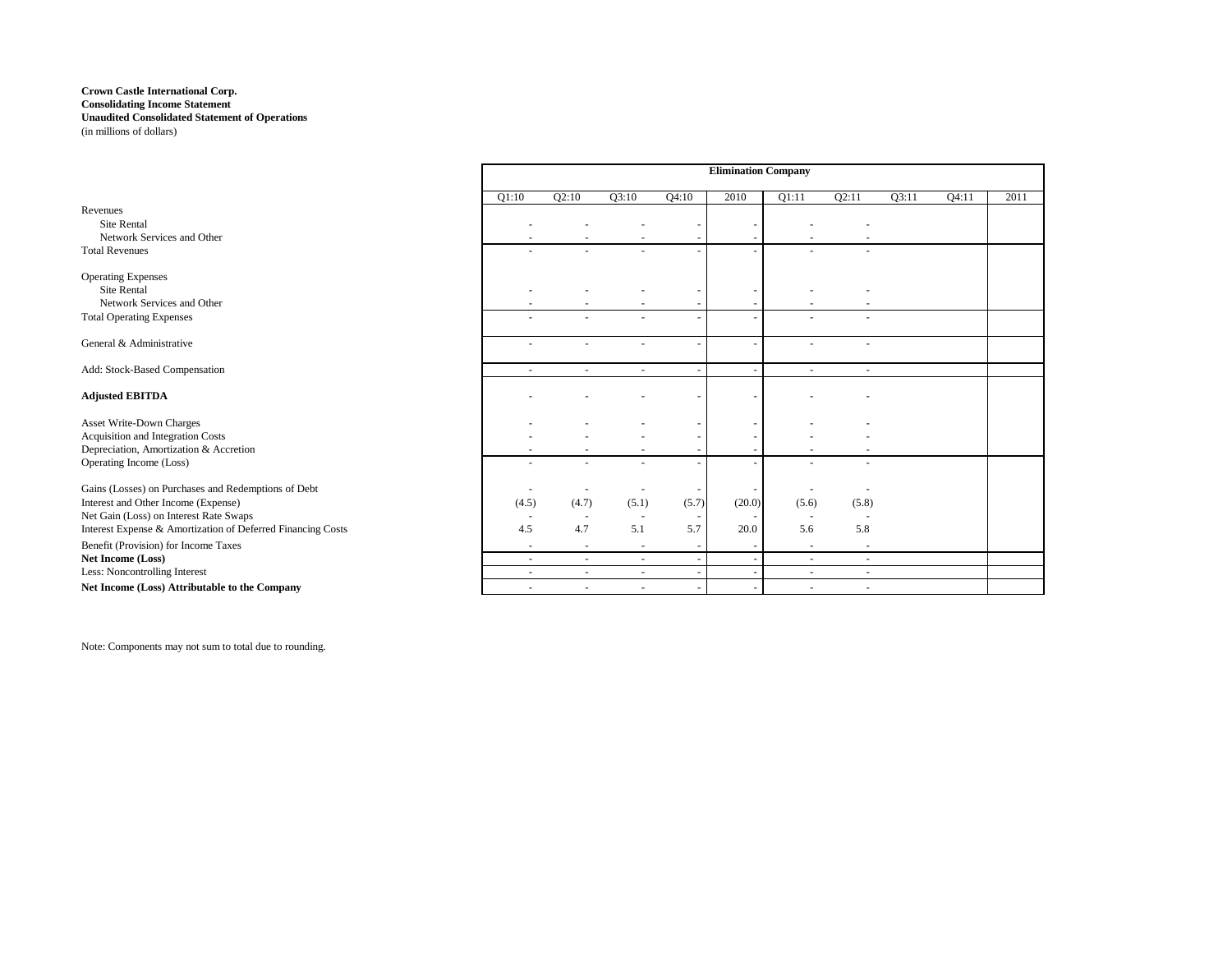|                                                                              |          |          |          |          | <b>CCIC</b> Consolidated |                          |          |                          |       |      |
|------------------------------------------------------------------------------|----------|----------|----------|----------|--------------------------|--------------------------|----------|--------------------------|-------|------|
|                                                                              | Q1:10    | Q2:10    | Q3:10    | Q4:10    | 2010                     | Q1:11                    | Q2:11    | Q3:11                    | Q4:11 | 2011 |
| Assets:                                                                      |          |          |          |          |                          |                          |          |                          |       |      |
| Cash and cash equivalents                                                    | 397.5    | 242.1    | 304.0    | 112.5    | 112.5                    | 82.3                     | 108.1    |                          |       |      |
| Restricted cash                                                              | 179.7    | 209.3    | 212.1    | 226.0    | 226.0                    | 235.4                    | 198.6    |                          |       |      |
| Deferred income tax assets                                                   | 110.5    | 83.3     | 92.7     | 59.1     | 59.1                     | 60.4                     | 52.0     |                          |       |      |
| Other current assets                                                         | 131.3    | 142.5    | 150.6    | 152.5    | 152.5                    | 142.9                    | 158.2    |                          |       |      |
| Property and equipment, net                                                  | 4,842.4  | 4,786.6  | 4,897.3  | 4,893.7  | 4,893.7                  | 4,854.2                  | 4,828.6  |                          |       |      |
| Goodwill                                                                     | 1,984.8  | 1,984.8  | 2,029.1  | 2,029.3  | 2,029.3                  | 2,029.3                  | 2,030.6  |                          |       |      |
| Other intangible assets, net                                                 | 2,385.9  | 2,351.5  | 2,338.5  | 2,313.9  | 2,313.9                  | 2,274.2                  | 2,246.5  |                          |       |      |
| Other assets, net                                                            | 528.3    | 552.4    | 628.9    | 682.5    | 682.5                    | 718.5                    | 762.7    |                          |       |      |
| Inter-company borrowings                                                     |          |          |          |          |                          |                          |          |                          |       |      |
| <b>Total Assets</b>                                                          | 10,560.5 | 10,352.4 | 10,653.2 | 10,469.5 | 10,469.5                 | 10,397.2                 | 10,385.3 | $\overline{\phantom{a}}$ |       |      |
| <b>Liabilities and Equity:</b>                                               |          |          |          |          |                          |                          |          |                          |       |      |
| Current liabilities, excluding current portion of debt and other obligations | 607.8    | 551.7    | 647.8    | 412.2    | 412.2                    | 363.2                    | 350.9    |                          |       |      |
| Debt and other obligations                                                   | 6,388.3  | 6,388.9  | 6,616.1  | 6,778.9  | 6,778.9                  | 6,732.4                  | 6,816.3  |                          |       |      |
| Deferred income tax liabilities                                              | 107.1    | 76.6     | 87.9     | 66.7     | 66.7                     | 66.0                     | 62.1     |                          |       |      |
| Deferred ground lease payable and other liabilities                          | 454.2    | 537.2    | 604.1    | 450.1    | 450.1                    | 455.9                    | 470.2    |                          |       |      |
| Inter-company borrowings                                                     |          |          |          |          |                          | $\overline{\phantom{a}}$ |          |                          |       |      |
| Redeemable preferred stock (mezzanine)                                       | 315.9    | 316.1    | 316.3    | 316.6    | 316.6                    | 316.8                    | 317.0    |                          |       |      |
| Equity                                                                       | 2,687.1  | 2,481.9  | 2,381.0  | 2,445.0  | 2,445.0                  | 2,463.0                  | 2,368.8  |                          |       |      |
| <b>Total Liabilities and Equity</b>                                          | 10,560.5 | 10,352.4 | 10,653.2 | 10,469.5 | 10,469.5                 | 10,397.2                 | 10,385.3 |                          |       |      |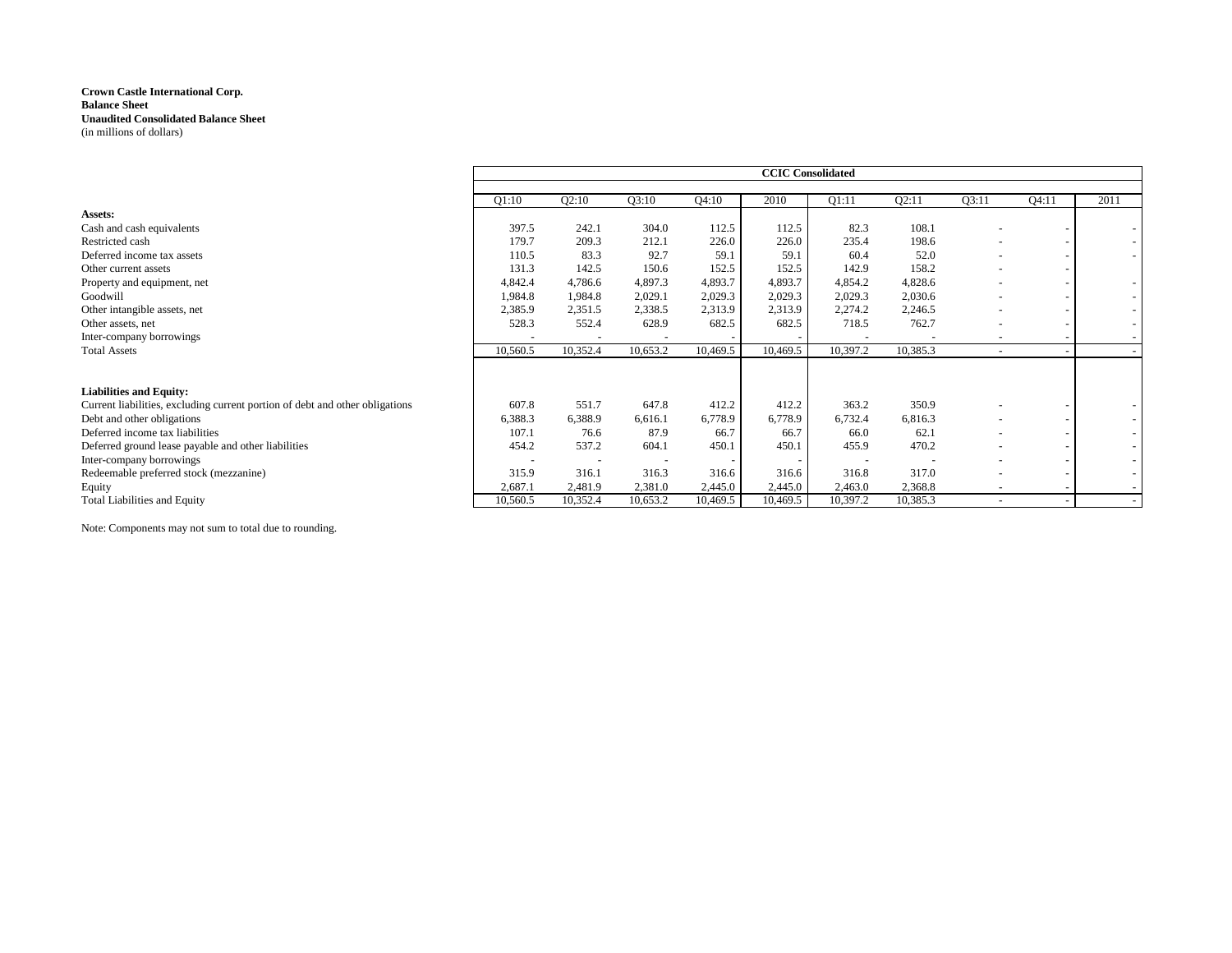|                                                                              |          |          |          |          | <b>CCUSA</b> |          |          |                          |       |        |
|------------------------------------------------------------------------------|----------|----------|----------|----------|--------------|----------|----------|--------------------------|-------|--------|
|                                                                              |          |          |          |          |              |          |          |                          |       |        |
|                                                                              | O1:10    | Q2:10    | Q3:10    | Q4:10    | 2010         | Q1:11    | Q2:11    | Q3:11                    | Q4:11 | 2011   |
| Assets:                                                                      |          |          |          |          |              |          |          |                          |       |        |
| Cash and cash equivalents                                                    | 387.1    | 230.7    | 286.2    | 91.0     | 91.0         | 66.5     | 81.9     |                          |       |        |
| Restricted cash                                                              | 179.7    | 209.3    | 212.1    | 226.0    | 226.0        | 235.4    | 198.6    | $\overline{\phantom{0}}$ |       |        |
| Deferred income tax assets                                                   | 110.5    | 83.3     | 92.7     | 59.1     | 59.1         | 60.4     | 52.0     |                          |       |        |
| Other current assets                                                         | 111.4    | 120.5    | 131.0    | 129.1    | 129.1        | 115.3    | 128.7    |                          |       | $\sim$ |
| Property and equipment, net                                                  | 4,642.6  | 4,603.7  | 4,694.4  | 4,682.9  | 4,682.9      | 4,646.0  | 4,619.2  |                          |       |        |
| Goodwill                                                                     | 1,984.2  | 1,984.2  | 2,028.5  | 2,028.6  | 2,028.6      | 2,028.6  | 2,029.8  |                          |       | $\sim$ |
| Other intangible assets, net                                                 | 2,375.9  | 2,342.3  | 2,327.8  | 2,302.4  | 2,302.4      | 2,262.7  | 2,234.9  |                          |       |        |
| Other assets, net                                                            | 469.0    | 496.1    | 562.1    | 611.3    | 611.3        | 645.8    | 687.6    |                          |       |        |
| Inter-company borrowings                                                     | 274.7    | 256.0    | 295.2    | 309.4    | 309.4        | 308.6    | 308.5    | $\overline{\phantom{a}}$ |       |        |
| <b>Total Assets</b>                                                          | 10,535.2 | 10,326.2 | 10,629.9 | 10,439.8 | 10,439.8     | 10,369.3 | 10,341.3 | $\sim$                   |       |        |
|                                                                              |          |          |          |          |              |          |          |                          |       |        |
| <b>Liabilities and Equity:</b>                                               |          |          |          |          |              |          |          |                          |       |        |
| Current liabilities, excluding current portion of debt and other obligations | 549.1    | 494.7    | 588.5    | 345.7    | 345.7        | 298.8    | 270.4    |                          |       |        |
| Debt and other obligations                                                   | 6,388.3  | 6,388.9  | 6,616.1  | 6,778.9  | 6,778.9      | 6,732.4  | 6,816.3  | $\overline{\phantom{0}}$ |       |        |
| Deferred income tax liabilities                                              | 107.1    | 76.6     | 87.9     | 66.7     | 66.7         | 66.0     | 62.1     | $\overline{\phantom{0}}$ |       |        |
| Deferred ground lease payable and other liabilities                          | 421.9    | 507.5    | 570.8    | 414.3    | 414.3        | 418.8    | 432.0    |                          |       | $\sim$ |
| Inter-company borrowings                                                     |          |          |          |          |              |          |          |                          |       |        |
| Redeemable preferred stock (mezzanine)                                       | 315.9    | 316.1    | 316.3    | 316.6    | 316.6        | 316.8    | 317.0    |                          |       | $\sim$ |
| Equity                                                                       | 2,752.9  | 2,542.5  | 2,450.3  | 2,517.7  | 2,517.7      | 2,536.5  | 2,443.6  |                          |       |        |
| <b>Total Liabilities and Equity</b>                                          | 10,535.2 | 10,326.2 | 10,629.9 | 10,439.8 | 10,439.8     | 10,369.3 | 10,341.3 |                          |       |        |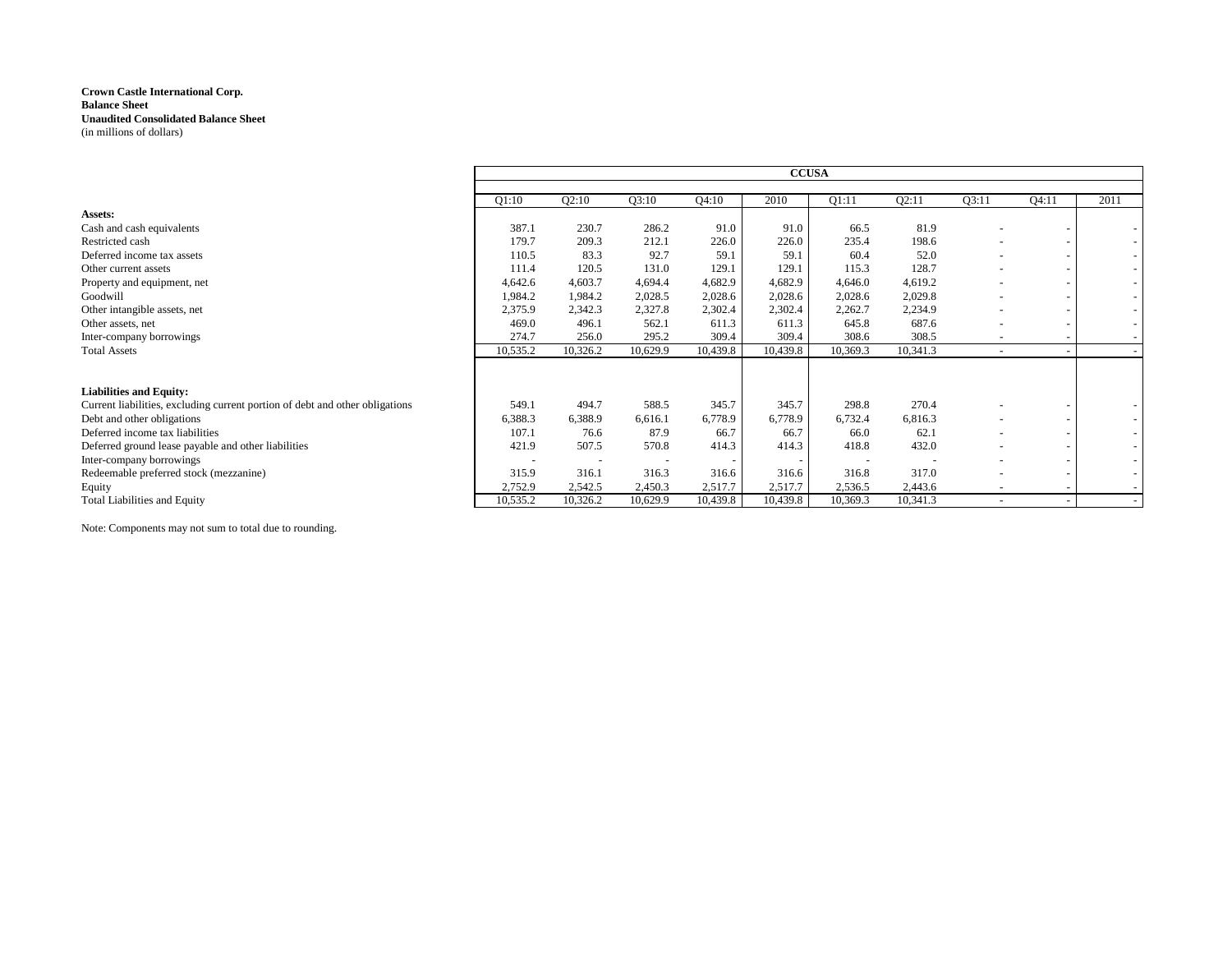|                                                                              |                          |                          |                          |        | <b>CCAL</b> |                          |        |                          |       |                          |
|------------------------------------------------------------------------------|--------------------------|--------------------------|--------------------------|--------|-------------|--------------------------|--------|--------------------------|-------|--------------------------|
|                                                                              | Q1:10                    | Q2:10                    | Q3:10                    | Q4:10  | 2010        | Q1:11                    | Q2:11  | Q3:11                    | Q4:11 | 2011                     |
| Assets:                                                                      |                          |                          |                          |        |             |                          |        |                          |       |                          |
| Cash and cash equivalents                                                    | 10.4                     | 11.4                     | 17.8                     | 21.5   | 21.5        | 15.8                     | 26.2   |                          |       |                          |
| Restricted cash                                                              |                          |                          |                          |        |             |                          |        |                          |       |                          |
| Deferred income tax assets                                                   |                          | $\overline{\phantom{a}}$ |                          |        |             |                          |        |                          |       | $\overline{\phantom{a}}$ |
| Other current assets                                                         | 19.9                     | 22.0                     | 19.6                     | 23.4   | 23.4        | 27.6                     | 29.5   |                          |       | $\sim$                   |
| Property and equipment, net                                                  | 199.8                    | 182.8                    | 203.0                    | 210.7  | 210.7       | 208.2                    | 209.4  |                          |       | $\overline{\phantom{a}}$ |
| Goodwill                                                                     | 0.6                      | 0.6                      | 0.7                      | 0.7    | 0.7         | 0.7                      | 0.7    | $\overline{\phantom{a}}$ |       | $\sim$                   |
| Other intangible assets, net                                                 | 10.0                     | 9.2                      | 10.7                     | 11.5   | 11.5        | 11.5                     | 11.6   |                          |       | $\overline{\phantom{a}}$ |
| Other assets, net                                                            | 59.3                     | 56.2                     | 66.8                     | 71.2   | 71.2        | 72.7                     | 75.1   |                          |       | $\overline{\phantom{a}}$ |
| Inter-company borrowings                                                     |                          |                          | $\overline{\phantom{a}}$ |        |             | $\overline{\phantom{a}}$ |        | $\overline{\phantom{a}}$ |       |                          |
| <b>Total Assets</b>                                                          | 300.0                    | 282.2                    | 318.6                    | 339.1  | 339.1       | 336.5                    | 352.6  | $\overline{a}$           |       |                          |
| <b>Liabilities and Equity:</b>                                               |                          |                          |                          |        |             |                          |        |                          |       |                          |
| Current liabilities, excluding current portion of debt and other obligations | 58.7                     | 57.0                     | 59.3                     | 66.5   | 66.5        | 64.4                     | 80.5   |                          |       |                          |
| Debt and other obligations                                                   | 0.0                      | 0.0                      |                          |        |             |                          |        |                          |       |                          |
| Deferred income tax liabilities                                              | $\overline{\phantom{a}}$ |                          |                          |        |             |                          |        |                          |       |                          |
| Deferred ground lease payable and other liabilities                          | 32.4                     | 29.8                     | 33.4                     | 35.9   | 35.9        | 37.0                     | 38.3   |                          |       | $\overline{\phantom{a}}$ |
| Inter-company borrowings                                                     | 274.7                    | 256.0                    | 295.2                    | 309.4  | 309.4       | 308.6                    | 308.5  |                          |       |                          |
| Redeemable preferred stock (mezzanine)                                       |                          |                          |                          |        |             | $\overline{\phantom{a}}$ |        |                          |       |                          |
| Equity                                                                       | (65.8)                   | (60.6)                   | (69.3)                   | (72.7) | (72.7)      | (73.5)                   | (74.8) | $\overline{\phantom{a}}$ |       |                          |
| <b>Total Liabilities and Equity</b>                                          | 300.0                    | 282.2                    | 318.6                    | 339.1  | 339.1       | 336.5                    | 352.6  | $\overline{\phantom{0}}$ |       |                          |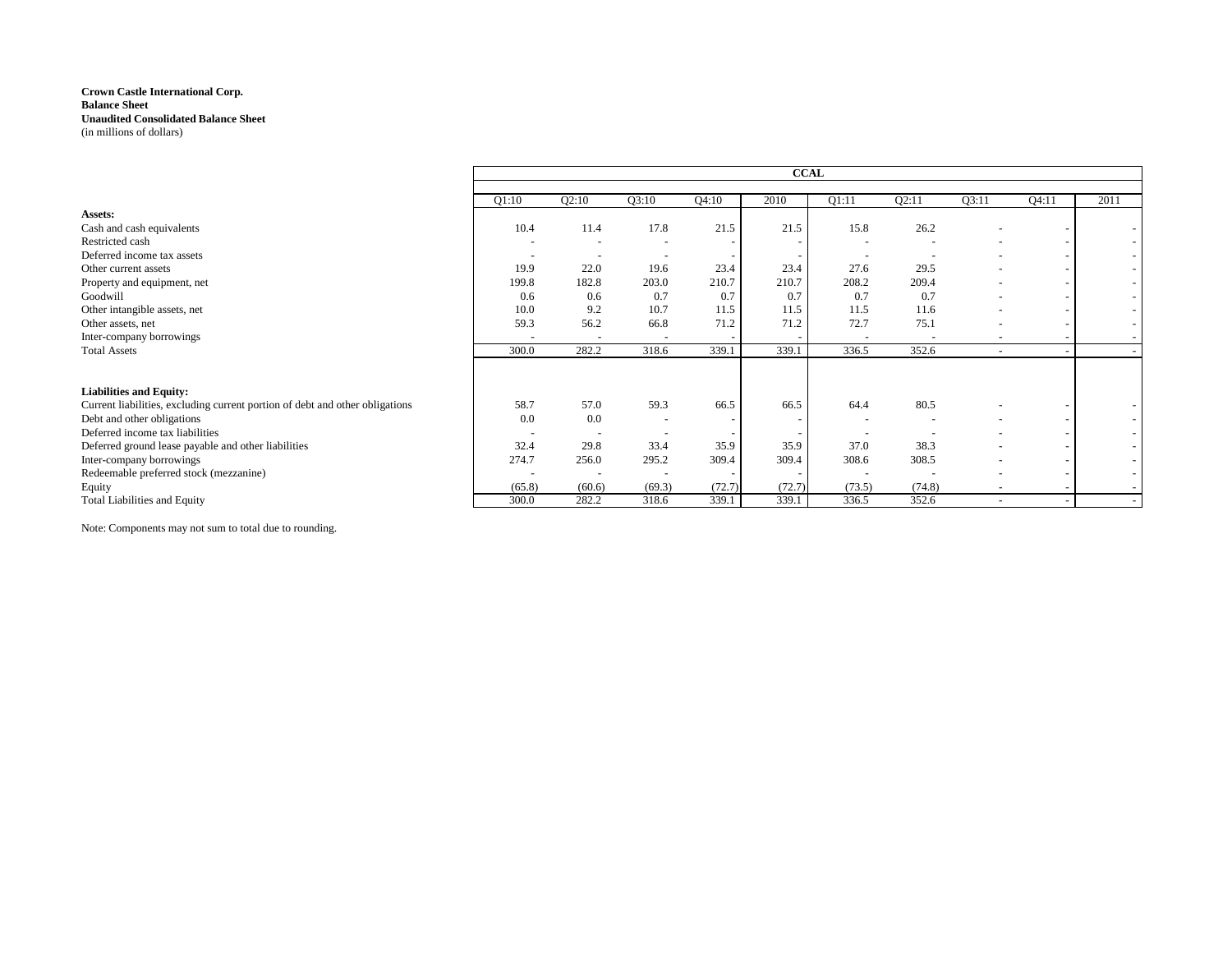|                                                                              | <b>Eliminations</b> |                          |         |         |                          |                          |         |                          |                          |                          |  |  |
|------------------------------------------------------------------------------|---------------------|--------------------------|---------|---------|--------------------------|--------------------------|---------|--------------------------|--------------------------|--------------------------|--|--|
|                                                                              |                     |                          |         |         |                          |                          |         |                          |                          |                          |  |  |
|                                                                              | Q1:10               | Q2:10                    | Q3:10   | Q4:10   | 2010                     | Q1:11                    | Q2:11   | Q3:11                    | Q4:11                    | 2011                     |  |  |
| Assets:                                                                      |                     |                          |         |         |                          |                          |         |                          |                          |                          |  |  |
| Cash and cash equivalents                                                    |                     |                          |         |         | $\overline{\phantom{a}}$ |                          |         |                          |                          |                          |  |  |
| Restricted cash                                                              |                     |                          |         |         |                          |                          |         |                          |                          |                          |  |  |
| Deferred income tax assets                                                   |                     |                          |         |         |                          |                          |         |                          |                          | $\sim$                   |  |  |
| Other current assets                                                         |                     |                          |         |         |                          |                          |         |                          |                          |                          |  |  |
| Property and equipment, net                                                  |                     |                          |         |         |                          |                          |         |                          |                          | $\sim$                   |  |  |
| Goodwill                                                                     |                     |                          |         |         |                          |                          |         |                          |                          | $\sim$                   |  |  |
| Other intangible assets, net                                                 |                     |                          |         |         |                          |                          |         |                          |                          |                          |  |  |
| Other assets, net                                                            |                     |                          |         |         |                          |                          |         |                          |                          |                          |  |  |
| Inter-company borrowings                                                     | (274.7)             | (256.0)                  | (295.2) | (309.4) | (309.4)                  | (308.6)                  | (308.5) |                          |                          |                          |  |  |
| <b>Total Assets</b>                                                          | (274.7)             | (256.0)                  | (295.2) | (309.4) | (309.4)                  | (308.6)                  | (308.5) | $\sim$                   |                          |                          |  |  |
|                                                                              |                     |                          |         |         |                          |                          |         |                          |                          |                          |  |  |
| <b>Liabilities and Equity:</b>                                               |                     |                          |         |         |                          |                          |         |                          |                          |                          |  |  |
| Current liabilities, excluding current portion of debt and other obligations |                     |                          |         |         |                          |                          |         |                          |                          |                          |  |  |
| Debt and other obligations                                                   |                     |                          |         |         |                          |                          |         |                          |                          |                          |  |  |
| Deferred income tax liabilities                                              |                     |                          |         |         |                          |                          |         |                          |                          | $\sim$                   |  |  |
| Deferred ground lease payable and other liabilities                          |                     |                          |         |         |                          |                          |         |                          |                          |                          |  |  |
| Inter-company borrowings                                                     | (274.7)             | (256.0)                  | (295.2) | (309.4) | (309.4)                  | (308.6)                  | (308.5) |                          |                          |                          |  |  |
| Redeemable preferred stock (mezzanine)                                       |                     |                          |         |         |                          |                          |         |                          | $\overline{\phantom{0}}$ | $\overline{\phantom{a}}$ |  |  |
| Equity                                                                       |                     | $\overline{\phantom{0}}$ |         |         |                          | $\overline{\phantom{0}}$ |         |                          | $\overline{\phantom{0}}$ | $\sim$                   |  |  |
| <b>Total Liabilities and Equity</b>                                          | (274.7)             | (256.0)                  | (295.2) | (309.4) | (309.4)                  | (308.6)                  | (308.5) | $\overline{\phantom{a}}$ | $\overline{\phantom{a}}$ |                          |  |  |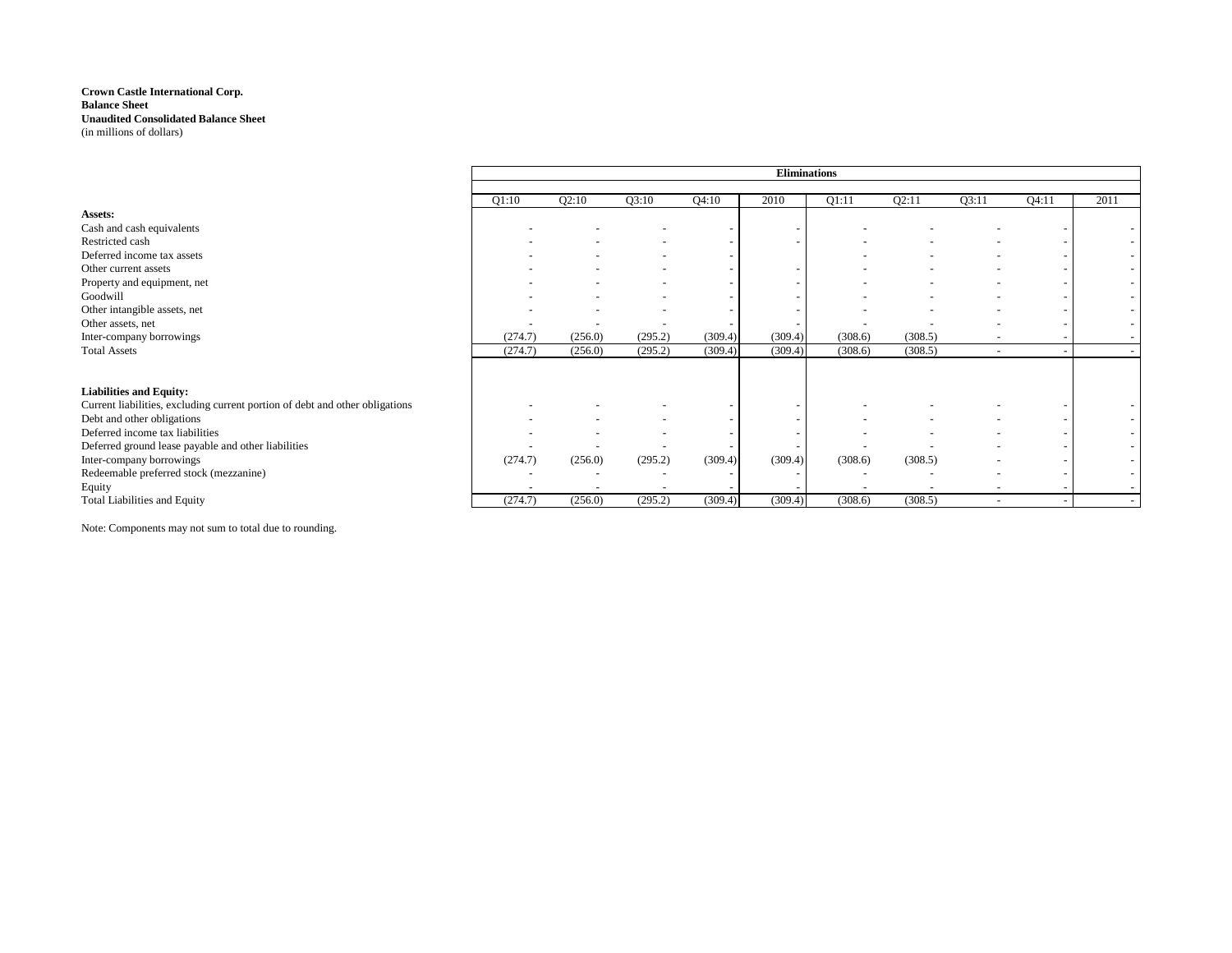#### **Crown Castle International Corp. Selected Financial Debt Covenants**

#### **Crown Castle Operating Company Credit Facilities**

*Consolidated Leverage Ratio* (1) Limited to 7.50x or less

*Consolidated Interest Coverage Ratio* (2) Limited to 2.00x or higher

*Senior Secured Notes Debt Service Coverage Ratio* (3)

At asset entities related to Senior Secured Tower Revenue Notes, Series 2010-1, 2010-2, 2010-3, 2010-4, 2010-5, and 2010-6 limited to 2.00x or higher At asset entities related to 7.75% Senior Secured Notes Due 2017 limited to 1.75x or higher At asset entities related to Senior Secured Notes, Series 2009-1 limited to 1.75x or higher

## **Senior Secured Tower Revenue Notes, Series 2010-1, Series 2010-2, Series 2010-3, Series 2010-4, Series 2010-5, and Series 2010-6**(3)

*Cash Trap Condition:* At the Issuer level - Exists if Debt Service Coverage Ratio falls below 1.75x

*Amortization Period:* At the Issuer level - Exists if Debt Service Coverage Ratio falls below 1.45x

#### **7.750% Senior Secured Notes Due 2017**(3)

*Cash Trap Condition:* At the Issuer level- Exists if Debt Service Coverage Ratio falls below 1.35x

*Repayment Event Trigger:* At the Issuer level - Exists if Debt Service Coverage Ratio falls below 1.20x

#### **Senior Secured Notes, Series 2009-1**(3)

*Cash Trap Condition:* At the Issuer level - Exists if Debt Service Coverage Ratio falls below 1.30x

*Amortization Period:* At the Issuer level - Exists if Debt Service Coverage Ratio falls below 1.15x

#### **Definition of Terms:**

(1) Consolidated Leverage Ratio: Total Consolidated Debt Last Quarter Annualized Consolidated Adjusted EBITDA

(2) Consolidated Interest Coverage Ratio: Last Quarter Annualized Consolidated Adjusted EBITDA Forward Twelve Months Cash Interest Payments

(3) Senior Secured Notes Debt Service Coverage Ratio: Trailing Twelve Months Consolidated Net Cash Flow of Asset Entities Forward Twelve Months Cash Interest Payments on the Notes of the Asset Entities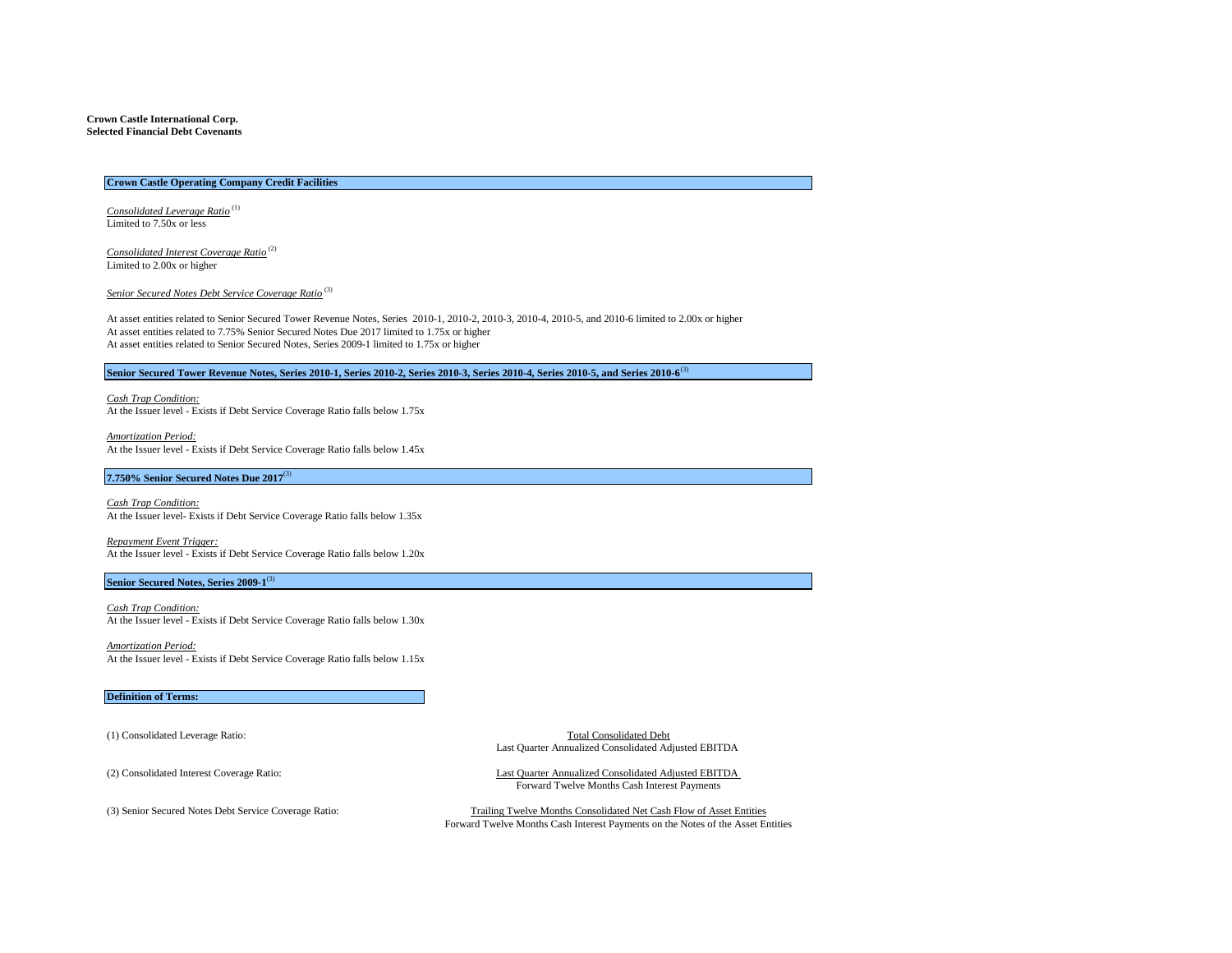# **Crown Castle International Corp. Long-Term Debt & Preferred Stock Summary Unaudited** (in millions of dollars)

|                                                          | <b>CCIC Consolidated</b> |         |         |         |         |         |        |       |  |  |  |  |
|----------------------------------------------------------|--------------------------|---------|---------|---------|---------|---------|--------|-------|--|--|--|--|
|                                                          | Q1:10                    | Q2:10   | Q3:10   | Q4:10   | Q1:11   | Q2:11   | Q3:11  | Q4:11 |  |  |  |  |
| Crown Castle Operating Company Revolving Credit Facility |                          |         |         | 157.0   | 107.0   | 188.0   |        |       |  |  |  |  |
| 2007 Crown Castle Operating Company Term Loan            | 630.5                    | 628.9   | 627.3   | 625.6   | 624.0   | 622.4   |        |       |  |  |  |  |
| <b>Total Bank Debt</b>                                   | 630.5                    | 628.9   | 627.3   | 782.6   | 731.0   | 810.4   | $\sim$ |       |  |  |  |  |
| Senior Secured Tower Revenue Notes, Series 2006-1        | 1,326.0                  | 1,326.0 |         |         |         |         |        |       |  |  |  |  |
| Senior Secured Tower Revenue Notes, Series 2010-1-2010-3 | 1,900.0                  | 1,900.0 | 1,900.0 | 1,900.0 | 1,900.0 | 1,900.0 |        |       |  |  |  |  |
| Senior Secured Tower Revenue Notes, Series 2010-4-2010-6 |                          |         | 1,550.0 | 1,550.0 | 1,550.0 | 1,550.0 |        |       |  |  |  |  |
| Senior Secured Notes, Series 2009-1                      | 242.4                    | 239.6   | 236.4   | 233.1   | 229.3   | 225.3   |        |       |  |  |  |  |
| <b>Total Securitized Debt</b>                            | 3,468.4                  | 3,465.6 | 3,686.4 | 3,683.1 | 3,679.3 | 3,675.3 |        |       |  |  |  |  |
| 7.75% Senior Secured Notes due 2017                      | 973.8                    | 974.5   | 975.2   | 975.9   | 976.7   | 977.4   |        |       |  |  |  |  |
| 9% Senior Notes due 2015                                 | 796.2                    | 799.1   | 802.0   | 805.0   | 808.0   | 811.2   |        |       |  |  |  |  |
| 7.5% Senior Notes due 2013                               | 0.1                      | 0.1     | 0.1     | 0.1     | 0.1     | 0.1     |        |       |  |  |  |  |
| 7.125% Senior Notes due 2019                             | 497.6                    | 497.6   | 497.7   | 497.7   | 497.8   | 497.8   |        |       |  |  |  |  |
| Total High Yield Debt                                    | 2,267.6                  | 2,271.2 | 2,274.9 | 2,278.6 | 2,282.5 | 2,286.5 | $\sim$ |       |  |  |  |  |
| Capital leases and Other Obligations                     | 21.8                     | 23.3    | 27.6    | 34.5    | 39.5    | 44.1    |        |       |  |  |  |  |
| <b>Other Long-Term Obligations</b>                       | 21.8                     | 23.3    | 27.6    | 34.5    | 39.5    | 44.1    | $\sim$ |       |  |  |  |  |
| Debt and Other Long-Term Obligations                     | 6,388.3                  | 6,388.9 | 6,616.1 | 6,778.9 | 6,732.4 | 6,816.3 |        |       |  |  |  |  |
|                                                          |                          |         |         |         |         |         |        |       |  |  |  |  |
| 6.25% Convertible Preferred Stock                        | 315.9                    | 316.1   | 316.3   | 316.6   | 316.8   | 317.0   |        |       |  |  |  |  |
| <b>Total Preferred Stock</b>                             | 315.9                    | 316.1   | 316.3   | 316.6   | 316.8   | 317.0   |        |       |  |  |  |  |

 **-**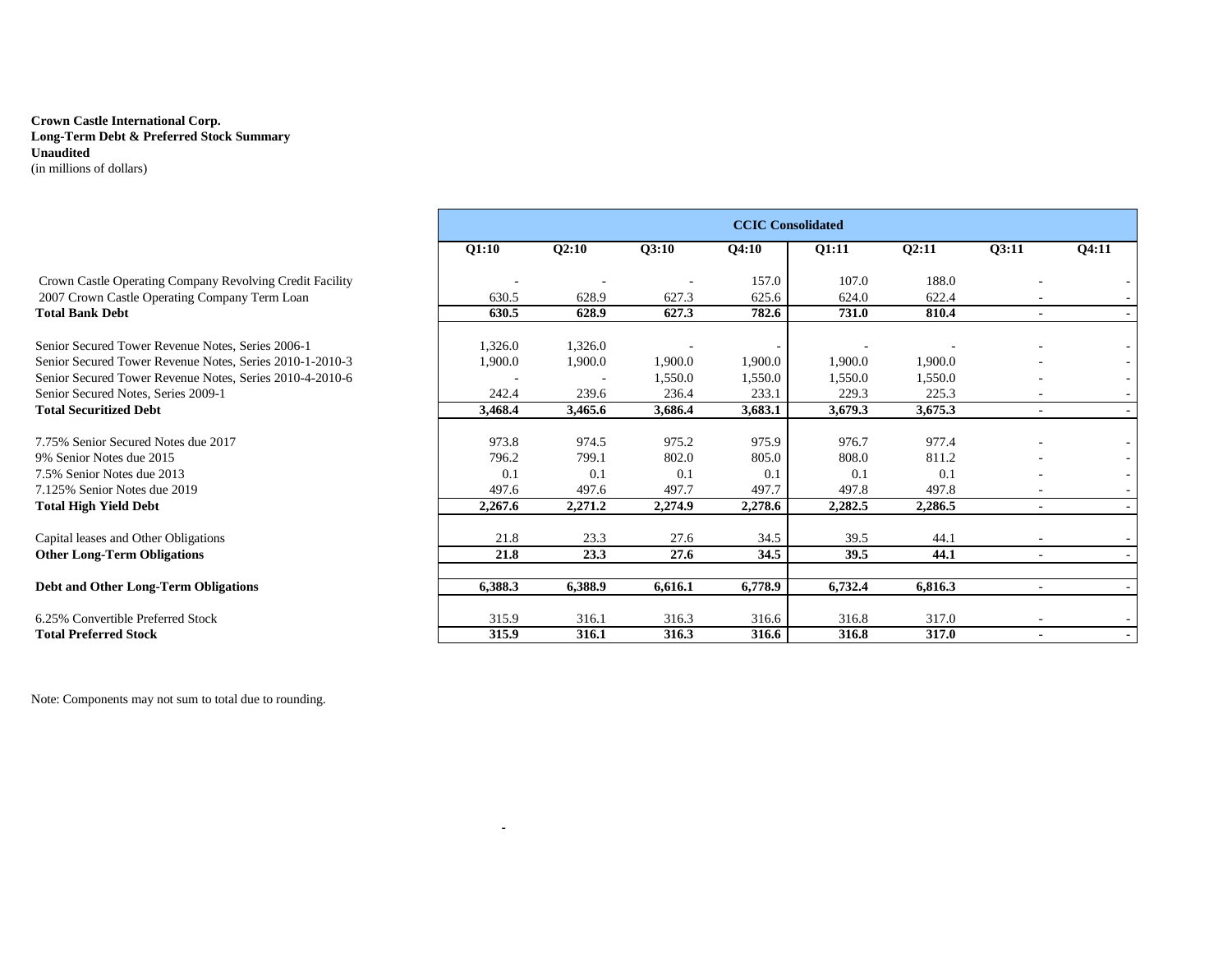# **Crown Castle International Corp. Debt Detail as of June 30, 2011 Unaudited (in millions of dollars)**

| <b>ISSUE</b>                                                            | <b>Face Amount</b> | Final          | <b>Interest Payment Dates</b> |
|-------------------------------------------------------------------------|--------------------|----------------|-------------------------------|
| Crown Castle Operating Company Revolving Credit Facility <sup>(1)</sup> | \$188.0            | September 2013 | Various                       |
| 2007 Crown Castle Operating Company Term Loan                           | 622.4              | March 2014     | Various                       |
| 9% Senior Notes Due 2015                                                | 866.9              | January 2015   | Jan. 15 / July 15             |
| 7.5% Senior Notes Due 2013                                              | 0.1                | December 2013  | June $1/Dec.1$                |
| 7.75% Senior Secured Notes Due 2017                                     | 1,000.4            | May 2017       | Feb. 1, May 1, Aug. 1, Nov. 1 |
| 7.125% Senior Notes Due 2019                                            | 500.0              | November 2019  | May $1/$ Nov. $1$             |
| Senior Secured Notes, Series 2009-1 <sup>(2)</sup>                      | 225.3              | Various        | Monthly                       |
| Senior Secured Tower Revenue Notes, Series 2010-1-2010-3 <sup>(3)</sup> | 1,900.0            | Various        | Monthly                       |
| Senior Secured Tower Revenue Notes, Series 2010-4-2010-6 <sup>(4)</sup> | 1,550.0            | <b>Various</b> | Monthly                       |
| Capital Leases and Other Obligations                                    | 44.1               | Various        | Various                       |
| <b>Total Debt</b>                                                       | \$6,897.1          |                |                               |
| 6 1/4 % Convertible Preferred Stock                                     | 317.0              | August 2012    | N/A                           |
| <b>Total Preferred Stock</b>                                            | \$317.0            |                |                               |

(1) \$450 million Revolving Credit Facility with availability of \$262.0 million as of June 30, 2011, subject to certain restrictions based on the maintenance of financial covenants in the 2007 Credit Agreement

(2) The 2009 Securitized Notes consist of \$155.3 million of principal as of December 31, 2010 that amortizes during the period beginning January 2010 and ending in 2019, and \$70.0 million of principal that amortizes during the period beginning in 2019 and ending in 2029

(3) The Senior Secured Tower Revenue Notes, Series 2010-1, 2010-2, and 2010-3 have principal amounts of \$300.0 million, \$350.0 million, and \$1,250.0 million with anticipated repayment dates of 2015, 2017, and 2020, respectively

(4) The Senior Secured Tower Revenue Notes, Series 2010-4, 2010-5, and 2010-6 have principal amounts of \$250.0 million, \$300.0 million and \$1,000.0 million with anticipated repayment dates of 2015, 2017 and 2020, respectively